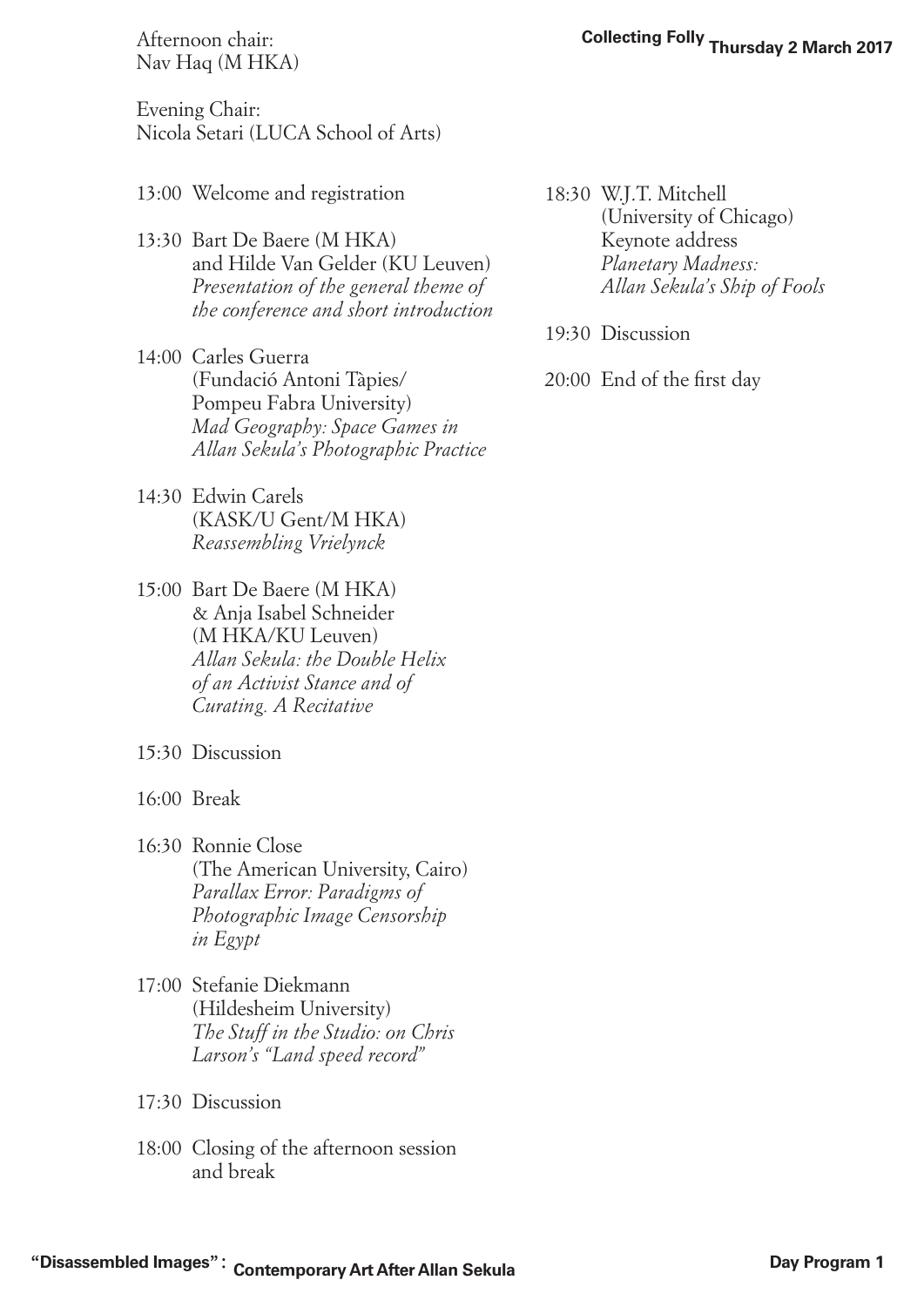**Maritime Failures & Imaginaries** Morning Chair: **Friday 3 March 2017** Katarzyna Ruchel-Stockmans (VUB)

Afternoon Chair: Liesbeth Decan (LUCA School of Arts)

- 9:00 Welcome
- 9:30 Marco Poloni (artist) Keynote Lecture Performance: *The Sea Rejected Me*
- 10:30 Alexander Streitberger (Université catholique de Louvain) *Response and discussion*
- 11:00 Break
- 11:15 Clara Masnatta (ICI Berlin) *Lois Patiño's "Coast of Death" (2013) and "Leviathan" (2012) by Véréna Paravel and Lucien Taylor as Amphibious Cinema*
- 11:45 Anthony Abiragi (University of Colorado, Boulder) *Photography in an Age of Asymmetry*
- 12:15 Discussion
- 12:45 Lunch Break
- 13:45 Jeroen Verbeeck (KU Leuven) *Le Docker Noir: Some Notes on Things Left Unsaid in the Work of Allan Sekula*
- 14:15 Jonathan Stafford (Nottingham Trent University) *Representing Capital as Flow: The Ship as Logistical Image and Maritime Catastrophe*
- 14:45 Stephanie Schwartz (University College London) *The Face of Protest*
- 15:15 Discussion
- $15.45$  Break
- 16:00 Sally Stein (UC Irvine) *Some Maritime Reflections from the Notebooks of Allan Sekula*
- 16:30 Kristen Oehlrich (The Clark Art Institute) *Reading Allan Sekula's Library*

## 17:00 Roundtable

*Disclosing Allan Sekula's Archive and Library*: Discussion between Sally Stein (UC Irvine), Kristen Oehlrich (The Clark Art Institute) and Ina Steiner (Allan Sekula Studio), moderated by Hilde Van Gelder (KU Leuven)